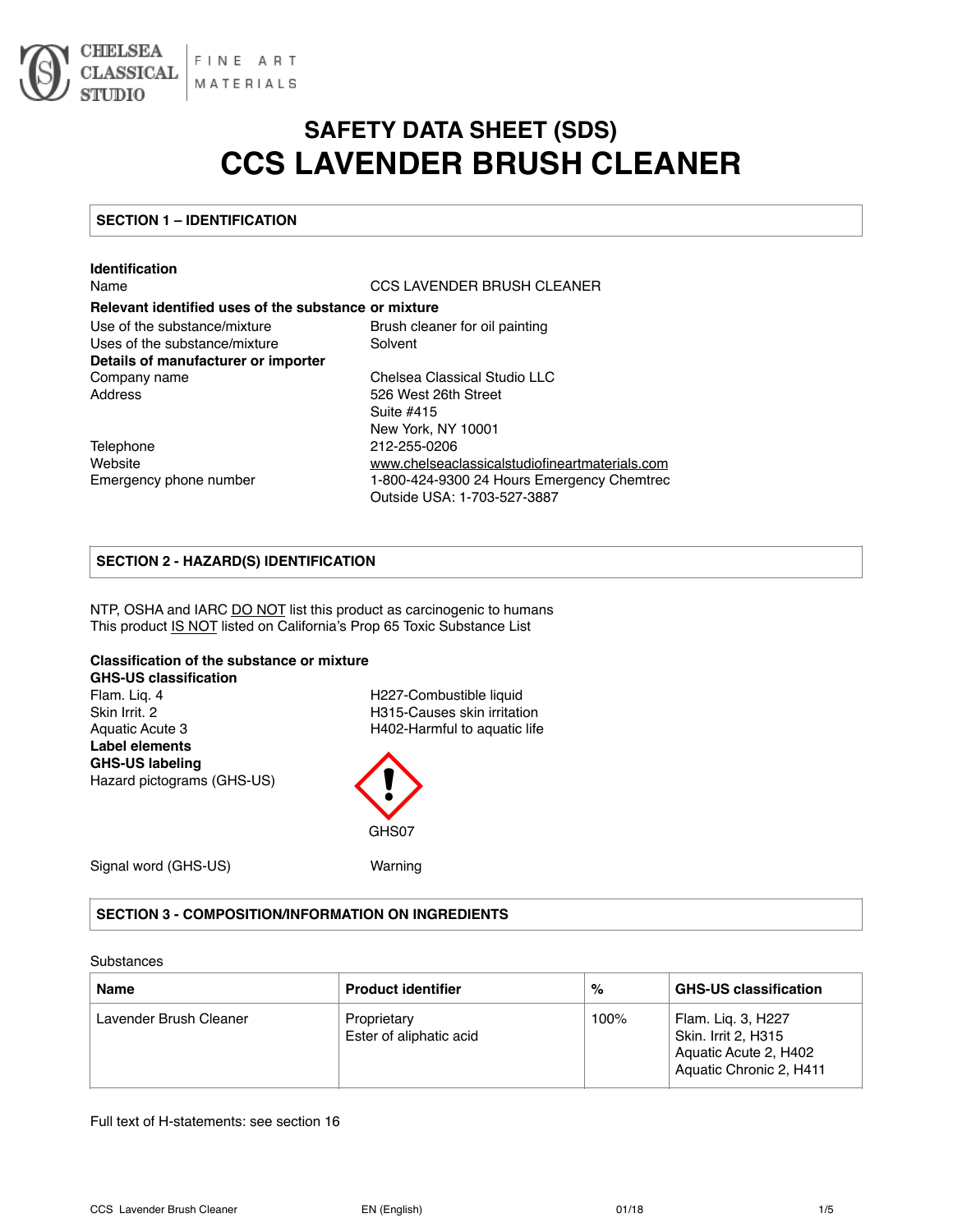#### **SECTION 4 - FIRST AID MEASURES**

| No acute health effects expected.                                          |                                                                                                                                                                                                                                                                                                                             |
|----------------------------------------------------------------------------|-----------------------------------------------------------------------------------------------------------------------------------------------------------------------------------------------------------------------------------------------------------------------------------------------------------------------------|
| Description of first aid measures                                          |                                                                                                                                                                                                                                                                                                                             |
| First-aid measures after inhalation                                        | If breathing is difficult, remove victim to fresh air. If reparatory problems<br>continue, consult a doctor.                                                                                                                                                                                                                |
| First-aid measure after skin contact                                       | If skin irritation occurs: get medical advice/attention. Remove/Take off<br>immediately all contaminated clothing. Wash with plenty of soap and water.<br>Wash contaminated clothing reuse. If skin irritation occurs: get medical advice/<br>attention. If skin irritation or rash occurs: wash skin with plenty of water. |
| First-aid measures after eye contact                                       | Do not apply (chemical) neutralizing agents. Rinse immediately with plenty of<br>water. Obtain medical attention if pain, blinking or redness persists.                                                                                                                                                                     |
| First-aid measures after ingestion                                         | Immediately after ingestion: give lots of water to drink. Do NOT induce vomit-<br>ing. Immediately call a POISON CENTER or doctor/physician. Ingesting of<br>large quantities: immediately to hospital.                                                                                                                     |
| Most important symptoms and effects, both acute and delayed                |                                                                                                                                                                                                                                                                                                                             |
| Symptoms/injuries after skin contact                                       | Causes skin irritation. Tingling/irritation of the skin.                                                                                                                                                                                                                                                                    |
| Symptoms/injuries after eye contact                                        | Irritation of the eye tissue                                                                                                                                                                                                                                                                                                |
| Indication of any immediate medical attention and special treatment needed |                                                                                                                                                                                                                                                                                                                             |
| Treat symptomatically.                                                     |                                                                                                                                                                                                                                                                                                                             |

#### **SECTION 5 - FIREFIGHTING MEASURES**

#### **Extinguishing media**

| Suitable extinguishing media<br>Unsuitable extinguishing media<br>Special hazards arising from the substance or mixture | Foam. Dry powder. Carbon dioxide. Water spray. Sand. Alcohol resistant foam.<br>Do not use a heavy water stream.                            |
|-------------------------------------------------------------------------------------------------------------------------|---------------------------------------------------------------------------------------------------------------------------------------------|
| Hazardous decomposition products in case Toxic fumes may be released.<br>of fire                                        |                                                                                                                                             |
| Reactivity                                                                                                              | Upon combustion: CO and CO2 are formed. Oxidizes slowly on exposure to<br>air. Pre-oxidation resulting in increased fire or explosion risk. |
| Advice for firefighters                                                                                                 |                                                                                                                                             |
| Protection during firefighting                                                                                          | Do not attempt to take action without suitable protective equipment. Self-<br>contained breathing apparatus.                                |

#### **SECTION 6 - ACCIDENTAL RELEASE MEASURES**

| Personal precautions, protective equipment and emergency procedures |                                                                                                                                                                                                                                                                                                                                                                                                                                                                                                   |  |
|---------------------------------------------------------------------|---------------------------------------------------------------------------------------------------------------------------------------------------------------------------------------------------------------------------------------------------------------------------------------------------------------------------------------------------------------------------------------------------------------------------------------------------------------------------------------------------|--|
| General measures                                                    | Remove ignition sources. Gloves, protective clothing. Ventilate area.                                                                                                                                                                                                                                                                                                                                                                                                                             |  |
| <b>Environmental precautions</b>                                    | Prevent entry to sewers and public waters.                                                                                                                                                                                                                                                                                                                                                                                                                                                        |  |
| Methods for cleaning up                                             | Take up liquid spill into absorbent material, e.g. sand, earth, vermiculite. This<br>material and its container must be disposed of in a safe way, and as per local<br>legislation. On land, sweep or shovel into suitable containers. Large spills:<br>scoop solid spill into closing containers. Wash clothing and equipment after<br>handling. Soak up spills with inert solids, such as clay or diatomaceous earth<br>as soon as possible. Collect spillage. Store away from other materials. |  |
| Reference to other sections                                         | See Heading 8: Exposure controls and personal protection.                                                                                                                                                                                                                                                                                                                                                                                                                                         |  |

#### **SECTION 7 - HANDLING AND STORAGE**

# **Precautions for safe handling**

Keep away from sources of ignition – No smoking. Keep container tightly closed. Comply with local regulation for disposal. Wash hands and other exposed areas with mild soap and water before eating, drinking or smoking and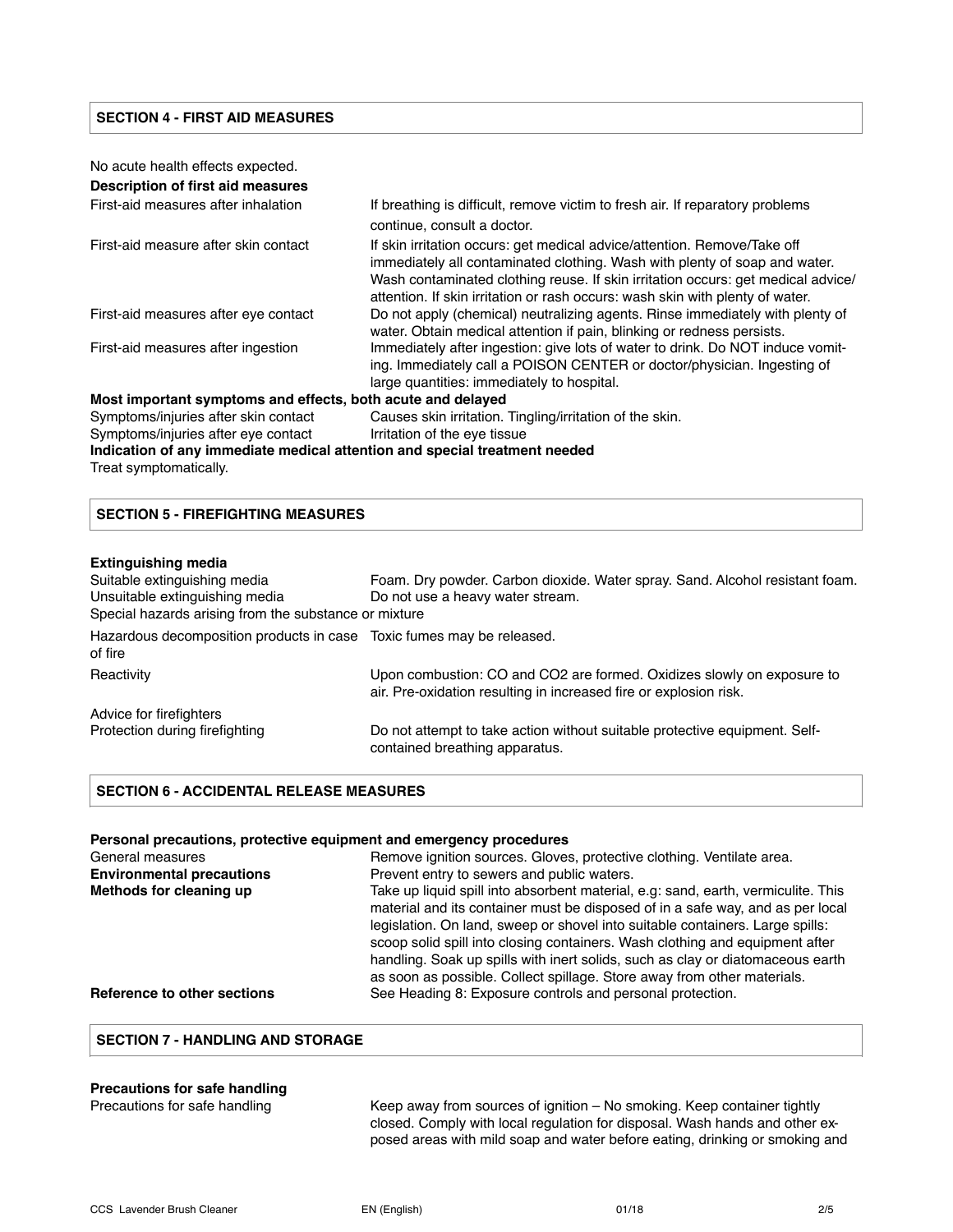when leaving work. Provide good ventilation in process area to prevent formation of vapor. Take precautionary measures against static discharge.

## **Conditions for safe storage, including any incompatibilities**  Storage conditions **Keep container tightly closed.**

Heat and ignition sources Keep away from heat, hot surfaces, sparks, open flames and other ignition sources. No smoking. Storage conditions Store away from heat.

#### **SECTION 8 - EXPOSURE CONTROLS/PERSONAL PROTECTION**

#### Exposure controls Respiratory Protection **Not normally required.** In case of insufficient ventilation, wear suitable. respiratory equipment. Ventilation Local exhauster ventilation recommended Eye Protection Safety goggles/glasses suggested Skin Protection **Protective gloves suggested** Environmental exposure controls exposure Avoid release to the environment. Other information Do no eat, drink or smoke during use.

#### **SECTION 9 - PHYSICAL AND CHEMICAL PROPERTIES**

#### **Information on basic physical and chemical properties**

**SECTION 10 - STABILITY AND REACTIVITY**

| Physical state                 | Liquid.                                                                   |
|--------------------------------|---------------------------------------------------------------------------|
| Appearance                     | Liguid.                                                                   |
| Color                          | Colorless to light yellow.                                                |
| Odor                           | Fruity floral odor                                                        |
| Boiling point                  | $220^{\circ}$ C<br>(428°F)                                                |
| Flash point                    | $84.4^{\circ}$ C<br>(184°F)                                               |
| Relative evaporation rate      | No data available.                                                        |
| Flammability (solid, gas)      | No data available.                                                        |
| <b>Explosive limits</b>        | 0.7-4.3 vol% 40-345                                                       |
| <b>Explosive properties</b>    | No data available.                                                        |
| Oxidizing properties           | No data available.                                                        |
| Vapor pressure                 | $0.07$ mm Hg $20^{\circ}$ C                                               |
| Relative density               | 0.899                                                                     |
| Relative vapor density at 20'C | 6.8                                                                       |
| Molecular mass                 | 196.29                                                                    |
| Solubility                     | Poorly soluble in water 0.46 g/100ml.                                     |
| Log Pow                        | 3.93 (experimental value)                                                 |
| Viscosity, kinematic           | $<$ 20.5 mm <sup>o</sup> /s                                               |
| Auto-ignition temperature      | $225^{\circ}$ C<br>(437°F)                                                |
| <b>Other information</b>       |                                                                           |
| Other properties               | Slightly volatile. Gas/vapor heavier than air at 20'C. Slightly volatile. |

### Reactivity **The product is stable and non-reactive under normal conditions of use, trans**port and storage. Upon combustion CO and CO2 are formed. Risk of spontaneous ignition. Chemical stability **Stable under normal conditions.** Possibility of hazardous reactions No dangerous reaction known under normal usage. Conditions to avoid Direct sunlight. Extremely high or low temperatures. Open flame. Overheating. Heat. Sparks. Incompatible materials Strong acids. Strong bases. Hazardous decomposition products Fumes, Carbon Monoxide, Carbon Dioxide.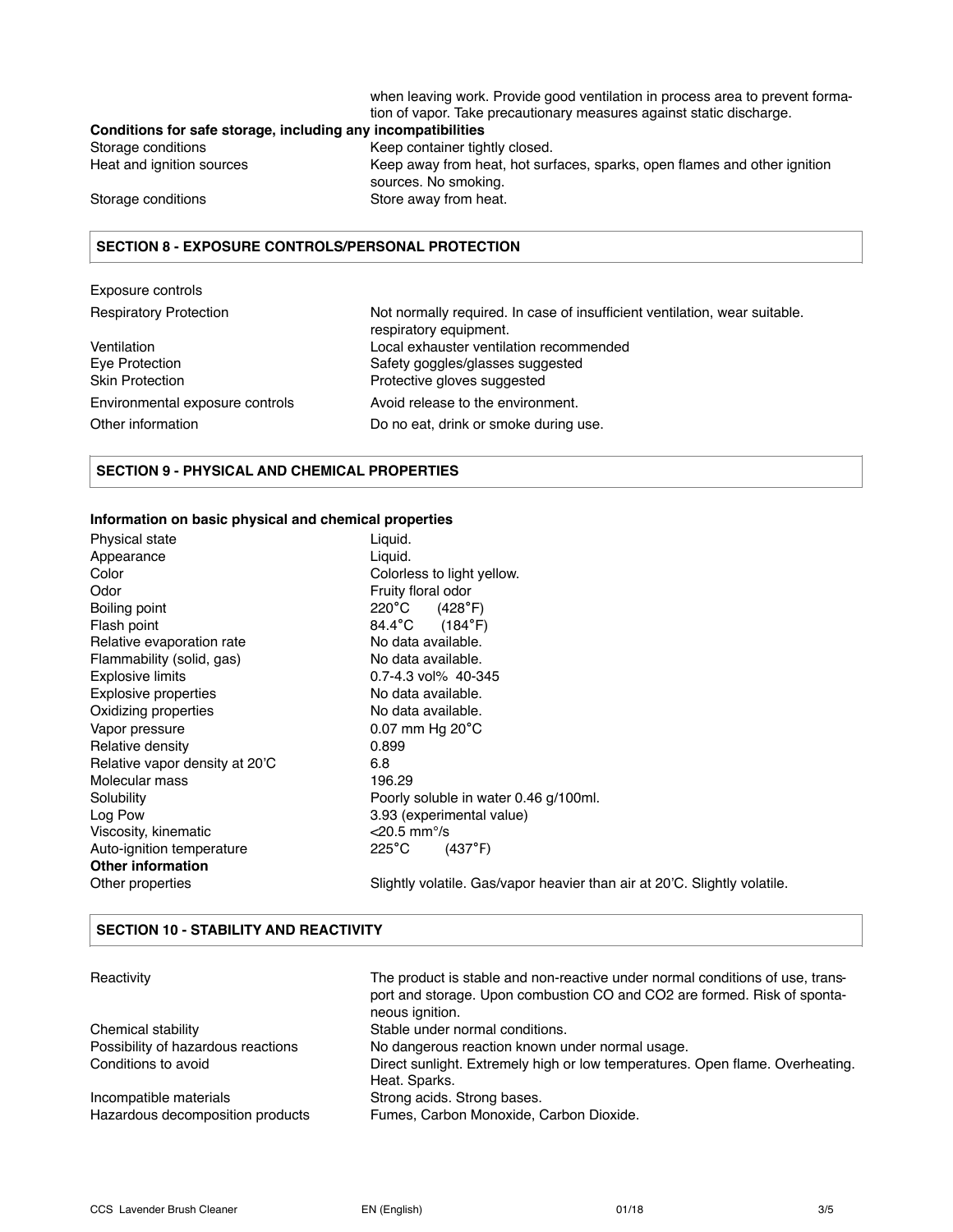#### **Information on toxicological effects**

| Carcinogenicity       | Not considered carcinogenic                                   |
|-----------------------|---------------------------------------------------------------|
|                       | OSHA Regulated Substances (29 CFR 1910.1001-1050)- NOT LISTED |
| Inhalation            | No adverse effects due to inhalation are expected.            |
| Skin contact          | Possible minor skin irritation                                |
| Eye contact           | Direct contact with eyes may cause temporary irritation.      |
| Ingestion             | Not classified.                                               |
| Aspiration hazard     | May be fatal if swallowed and enters airways.                 |
| Acute toxicity        | Not classified.                                               |
| Reproductive toxicity | Not classified.                                               |

#### **SECTION 12 - ECOLOGICAL INFORMATION**

| This product is not classified as environmentally hazardous<br><b>Toxicity</b> |                                                                                           |
|--------------------------------------------------------------------------------|-------------------------------------------------------------------------------------------|
| Ecology- air                                                                   | TA-Luft Klasse 5.2.5/l. Not dangerous for the ozone layer. Regulation (EC)<br>1005/2009   |
| Ecology- water                                                                 | Mild water pollutant. Ground water pollutant. Harmful to fishes, invertebrates,<br>algae. |
| Bioaccumulative potential                                                      | Log Pow 3.93 (Experimental value)                                                         |
| Other adverse effects                                                          |                                                                                           |
| Effect on the global warming<br>Other information                              | No know ecological damage caused by this product.<br>Avoid release to the environment.    |

#### **SECTION 13 - DISPOSAL CONSIDERATIONS**

#### **Waste treatment methods**

| Waste disposal recommendations | Dispose in a safe manner in accordance with local/national regulations. Do not<br>discharge into surface water.                |
|--------------------------------|--------------------------------------------------------------------------------------------------------------------------------|
| Additional information         | Hazardous waste according to Directive 2008/98/EC. Handle empty containers<br>with care because residual vapors are flammable. |
| Ecology- waste materials       | Avoid release to the environment.                                                                                              |

### **SECTION 14 - TRANSPORT INFORMATION**

#### **Department of Transportation (DOT)**

| Non-Bulk               |                                  |
|------------------------|----------------------------------|
| In accordance with DOT | Not regulated as dangerous goods |
| Transport by sea       |                                  |
| UN-No. (IMDG)          | Not regulated as dangerous goods |
| Air transport          |                                  |
| UN-No. (IATA)          | Not regulated as dangerous goods |
| <b>ADN</b>             |                                  |
| UN-No. (IMDG)          | Not regulated as dangerous goods |
| <b>ADR</b>             |                                  |
| UN-No. (IMDG)          | Not regulated as dangerous goods |
| <b>RID</b>             |                                  |
| UN-No. (IMDG)          | Not regulated as dangerous goods |
|                        |                                  |

#### **SECTION 15 - REGULATORY INFORMATION**